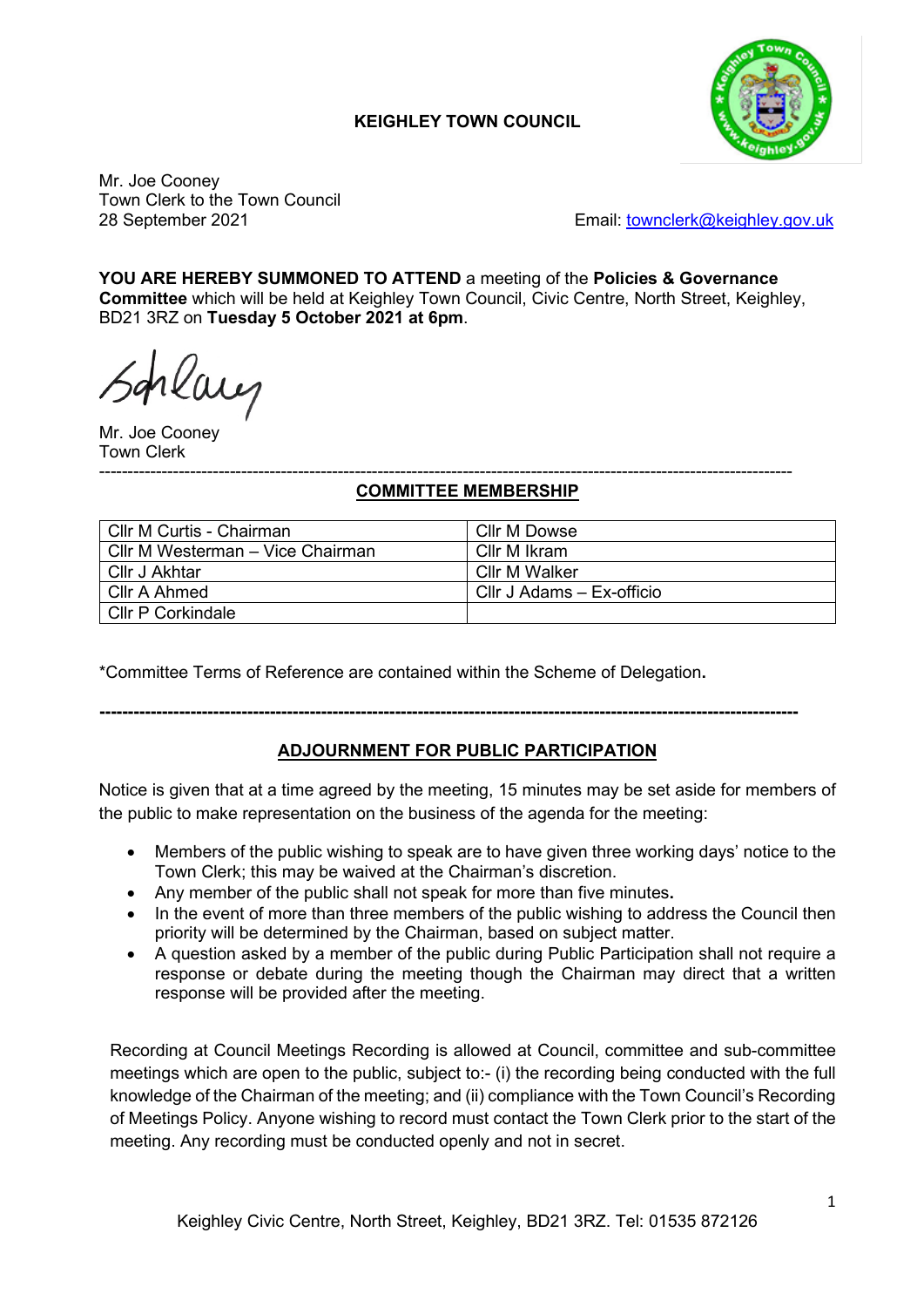## **AGENDA**

### **1. Welcome & Fire arrangements**

The Chairman will welcome everyone to the meeting and remind those present of the fire arrangements.

### **2. Apologies for absence**

Members are asked to receive apologies of absence for this meeting.

### **3. Declarations of Interest**

 To receive declarations of interest under consideration on this agenda in accordance with the Localism Act 2011 s32 and the relevant Authorities (Disclosable Pecuniary Interests) Regulations 2012.

 Members are reminded that should you declare a pecuniary interest at a meeting, it is your responsibility to inform the Monitoring Officer.

- i) Declarations of Interest from Members
- ii) Declarations of Interest from Officers

### **4. Public Question Time and Participation**

 Members of the public are advised that they are welcome to ask questions about items on the Agenda. It is not always possible to give a verbal response at the meeting and questions may receive a written reply. No resolution can be made under this item.

 Questions should relate to matters of Town Council policy or practice and not relate to the individual affairs of either the questioner or any other named person.

#### **5. Minutes – For Decision**

Members are asked to approve the minutes of the meeting of the Policies & Governance Meeting held Tuesday 7 September 2021.

## **6. Progress Update – For Noting**

To receive the progress report following the last meeting held Tuesday 7 September 2021. *Copy attached*

## **7. Community Governance Review – For Decision**

Subject to the decision of Council on Thursday 30 September to consider the attached report from the Town Clerk regarding the Community Governance Review.

*To follow*

## **8. Corporate Risk Assessment – For Decision**

To consider the update on the Corporate Risk Assessment.

*Copy attached*

*Copy attached*